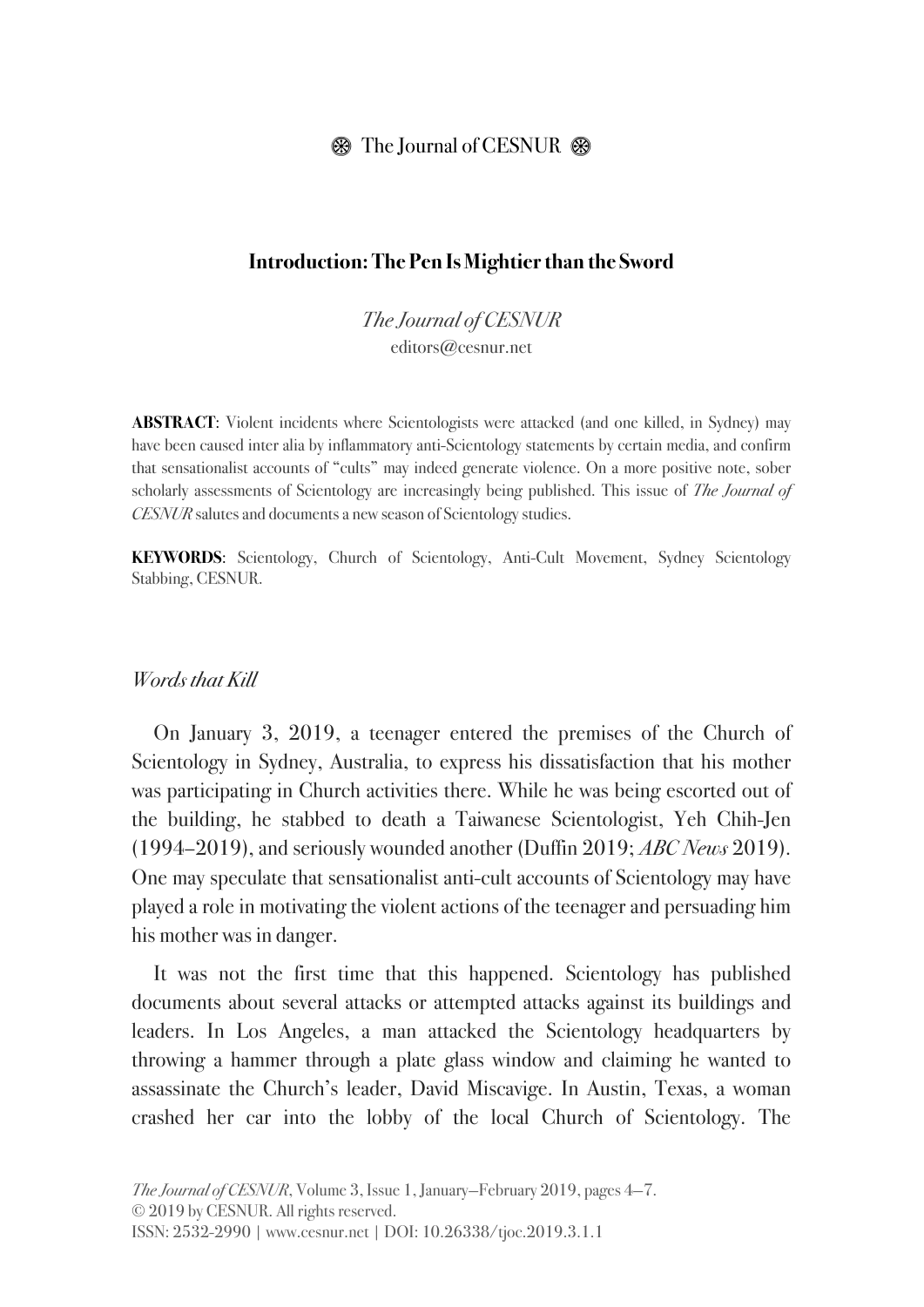perpetrators of both crimes claimed they had been persuaded by TV shows, particularly *Leah Remini: Scientology and the Aftermath* by actress and former Scientologist Leah Remini, that Scientology is evil and concerned citizens should take the law into their own hands to stop it. Some may doubt the veracity of these incidents, as they have been reported in websites operated by the Church of Scientology itself. However, these websites quote and offer photographic reproductions of police reports and other official documents (Church of Scientology International 2018).

As British esoteric novelist Sir Edward Bulwer-Lytton (1803–1873) stated first in 1839 (although the paternity of the quote had been spuriously attributed to several other sources), in some cases "the pen is mightier than the sword." Nothing about Scientology is neutral. The very mention of its name elicits passionate attacks and equally passionate defenses. Sensationalist criticism may be irresponsible and become the cause of actual violence. In this issue of *The Journal of CESNUR*, we offer a review of one such incendiary journalistic book, *Nella setta*, published in Italy in 2018, a textbook example of anti-cult journalism with an agenda. And Russian scholar Boris Falikov reviews the book by an "apostate" anti-cultist, a government anti-cult commissioner in Austria who became so critical of Austrian and German official anti-Scientology activities that he quit his job and started writing exposes.

# *Words that Help*

*The Journal of CESNUR* devoted to Scientology issue 2 of its volume 2 in March–April 2018. Why a second issue on the same topic? First, we had to leave out from our 2018 issue valuable contributions for reasons of space, but still wanted to publish them. Second, some of our articles generated responses and criticism. One of our authors, Ian Camacho, asked to answer those directed to his article. Third, in the short spam of nine months, significant progress was made in the field of the scholarly study of Scientology.

In our 2018 issue, we noted that, although exceptions existed, most books and articles on Scientology focused on either controversies and court cases or the celebrities who are members of the Church. We suggested it was great time for Scientology Studies 2.0, focusing on the theology of Scientology and the reasons it attracts ordinary people, not the likes of Tom Cruise only.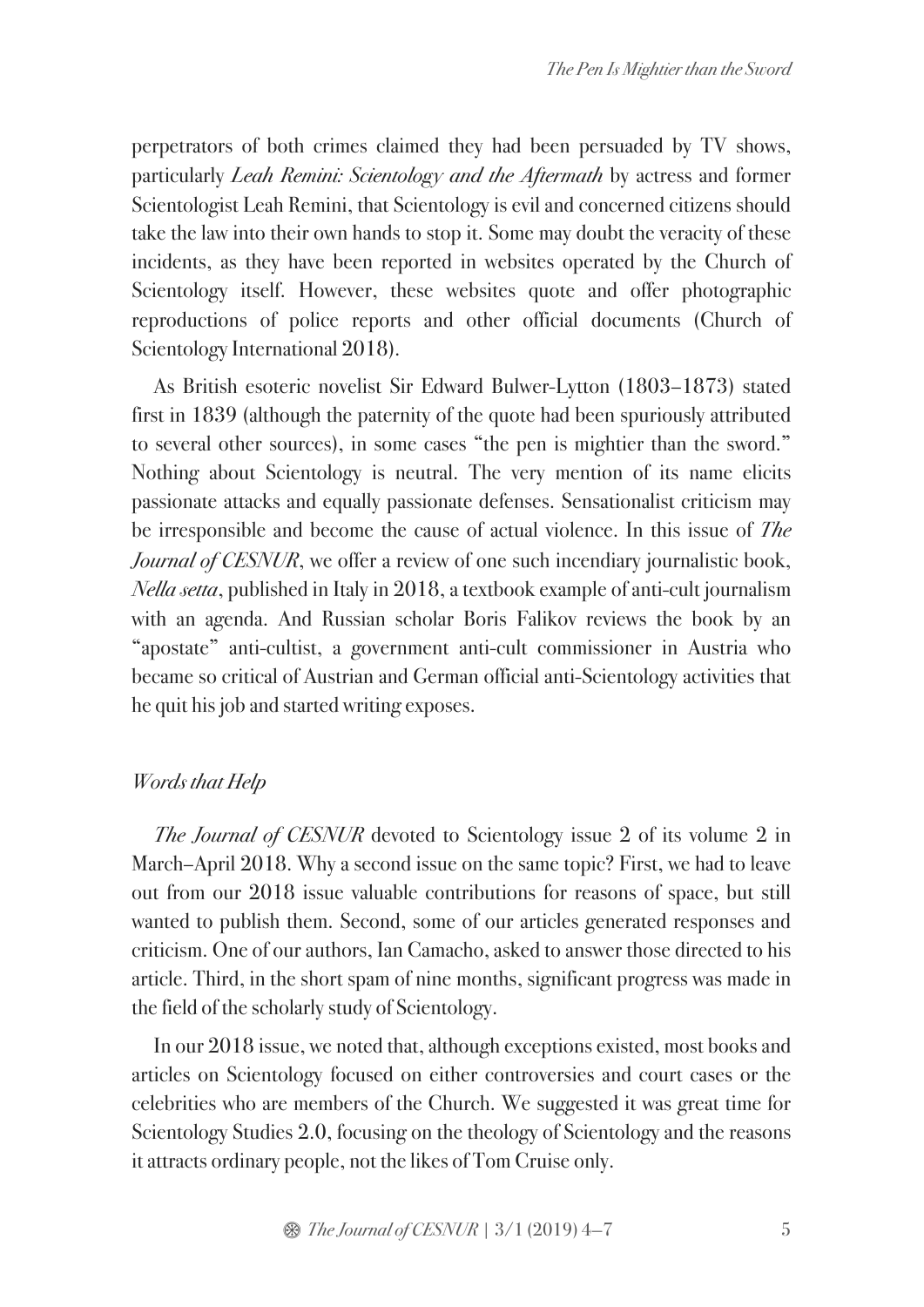Two significant contributions did not inaugurate the time of Scientology Studies 2.0, as something in this vein had been published before, but signaled an important progress. The first was the book by Donald Westbrook, *Among the Scientologists: History, Theology, and Praxis* published by Oxford University Press in late 2018. As Gordon Melton notes in his review, the book focuses on the "ordinary Scientologists," who are not movie stars or well-known musicians, are not involved in court cases about Scientology, do not write books on their experiences in the Church, yet constitute the overwhelming majority of its members. Never before had Scientology been described by a scholar through the eyes of these ordinary members. Yet, without such study, one can write hundreds of pages about the celebrities, the controversies, and the court cases only to realize at the end of the book that the essential about Scientology has been left out. Nobody really joins Scientology because Tom Cruise is a member, and we doubt they join for the masochistic pleasure of being part of a group demonized by sensationalist media. While the latter focus on a few dissatisfied members who left and turned into vocal critics of Scientology, Westbrook gives voice to the voiceless, the many happy members who stay.

Some Scientologists have tried to offer answers to the same questions, most notably Éric Roux in his French book *Tout savoir sur la scientologie*, which also appeared in 2018. Although Roux's book is interesting for scholars too, it is an emic insider account, while Westbrook is obviously not a Scientologist.

The second relevant event of 2018 was the long participant observation in Los Angeles of the life of the same "ordinary Scientologists," as well as of some with positions of leadership in the Church, by senior French scholar Bernadette Rigal-Cellard, which followed her long familiarity with Scientology in France. We are happy to publish her detailed report, almost a small book in length, which usefully complements Westbrook's.

We do not ignore controversies, though. Some of them focus on the practice of "disconnection," the shunning of apostate ex-members and other critics of the Church by Scientology devotees, including their relatives who remain in the movement. It is a delicate matter, and it is important to reconstruct the history of the practice within Scientology, sorting out fact from fiction. Massimo Introvigne offers a detailed study of Scientology's foundational texts about disconnection. He also observes that similar practices exist in other religions as well, where